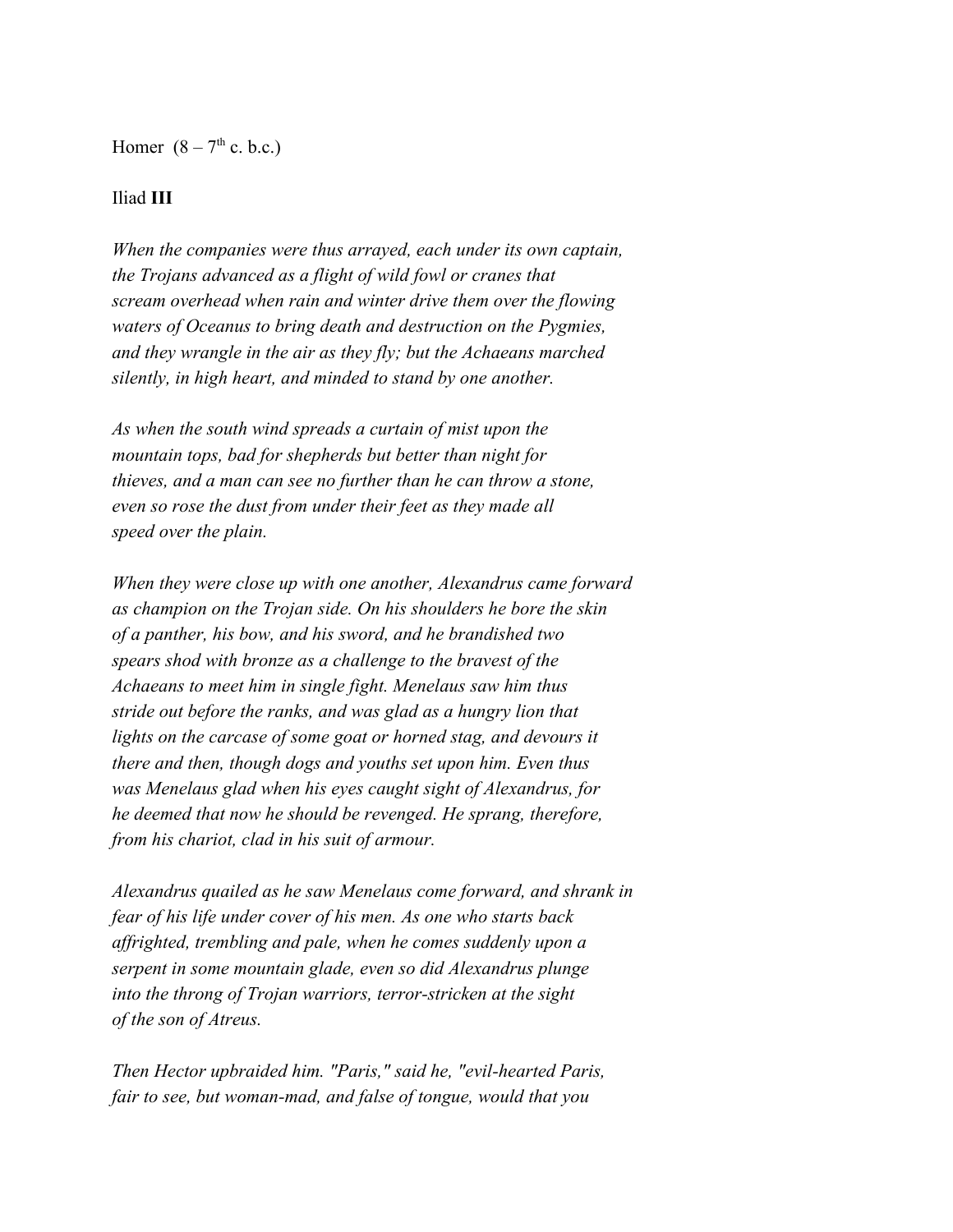*had never been born, or that you had died unwed. Better so, than live to be disgraced and looked askance at. Will not the Achaeans mock at us and say that we have sent one to champion us who is fair to see but who has neither wit nor courage? Did you not, such as you are, get your following together and sail beyond the seas? Did you not from your a far country carry off a lovely woman wedded among a people of warriors--to bring sorrow upon your father, your city, and your whole country, but joy to your enemies, and hang-dog shamefacedness to yourself? And now can you not dare face Menelaus and learn what manner of man he is whose wife you have stolen? Where indeed would be your lyre and your love-tricks, your comely locks and your fair favour, when you were lying in the dust before him? The Trojans are a weak-kneed people, or ere this you would have had a shirt of stones for the wrongs you have done them."*

*And Alexandrus answered, "Hector, your rebuke is just. You are hard as the axe which a shipwright wields at his work, and cleaves the timber to his liking. As the axe in his hand, so keen is the edge of your scorn. Still, taunt me not with the gifts that golden Venus has given me; they are precious; let not a man disdain them, for the gods give them where they are minded, and none can have them for the asking. If you would have me do battle with Menelaus, bid the Trojans and Achaeans take their seats, while he and I fight in their midst for Helen and all her wealth. Let him who shall be victorious and prove to be the better man take the woman and all she has, to bear them to his home, but let the rest swear to a solemn covenant of peace whereby you Trojans shall stay here in Troy, while the others go home to Argos and the land of the Achaeans."*

*When Hector heard this he was glad, and went about among the Trojan ranks holding his spear by the middle to keep them back, and they all sat down at his bidding: but the Achaeans still aimed at him with stones and arrows, till Agamemnon shouted to them saying, "Hold, Argives, shoot not, sons of the Achaeans; Hector desires to speak."*

*They ceased taking aim and were still, whereon Hector spoke.*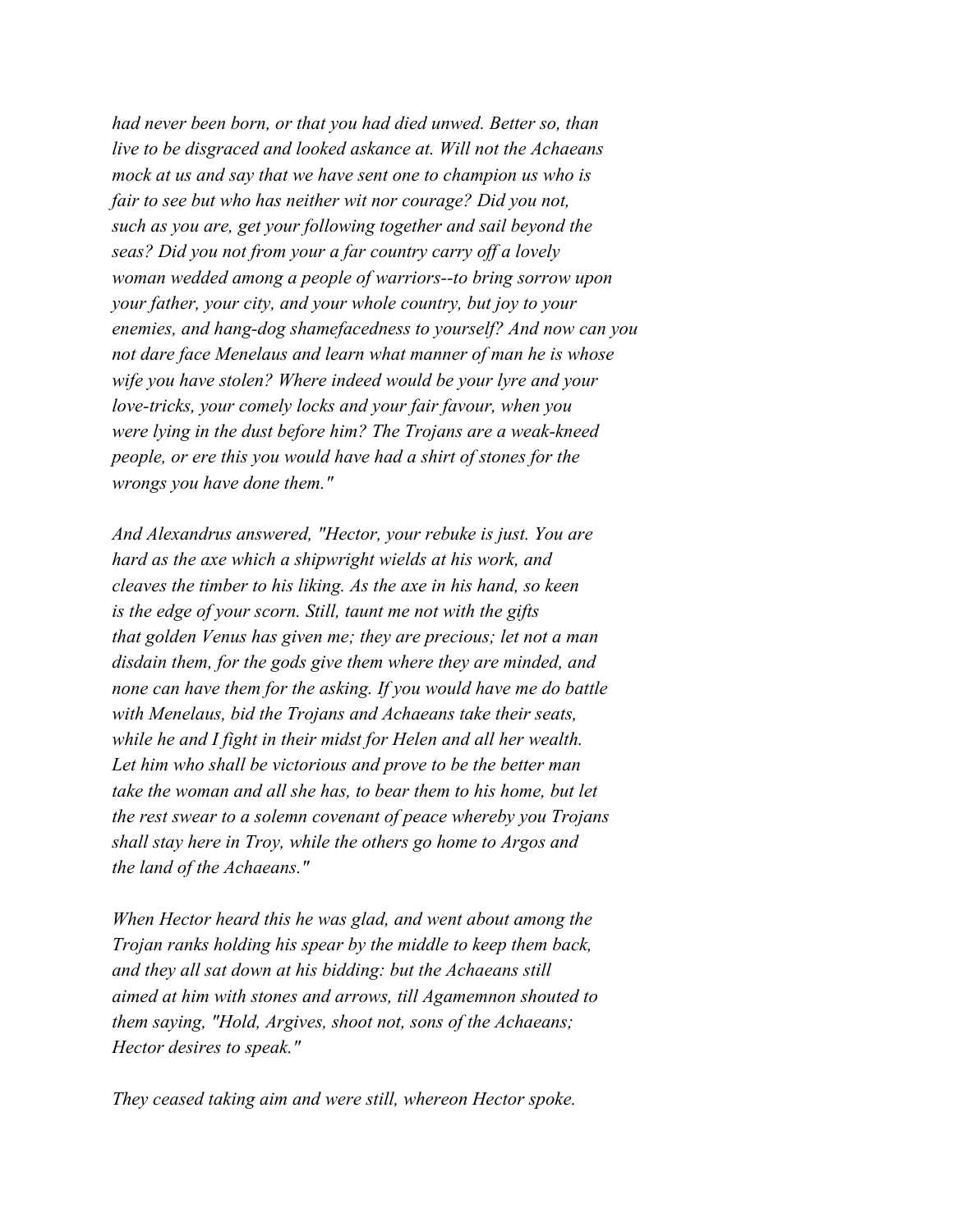*"Hear from my mouth," said he, "Trojans and Achaeans, the saying of Alexandrus, through whom this quarrel has come about. He bids the Trojans and Achaeans lay their armour upon the ground, while he and Menelaus fight in the midst of you for Helen and all her wealth. Let him who shall be victorious and prove to be the better man take the woman and all she has, to bear them to his own home, but let the rest swear to a solemn covenant of peace."*

*Thus he spoke, and they all held their peace, till Menelaus of the loud battle-cry addressed them. "And now," he said, "hear me too, for it is I who am the most aggrieved. I deem that the parting of Achaeans and Trojans is at hand, as well it may be, seeing how much have suffered for my quarrel with Alexandrus and the wrong he did me. Let him who shall die, die, and let the others fight no more. Bring, then, two lambs, a white ram and a black ewe, for Earth and Sun, and we will bring a third for Jove. Moreover, you shall bid Priam come, that he may swear to the covenant himself; for his sons are high-handed and ill to trust, and the oaths of Jove must not be transgressed or taken in vain. Young men's minds are light as air, but when an old man comes he looks before and after, deeming that which shall be fairest upon both sides."*

*The Trojans and Achaeans were glad when they heard this, for they thought that they should now have rest. They backed their chariots toward the ranks, got out of them, and put off their armour, laying it down upon the ground; and the hosts were near to one another with a little space between them. Hector sent two messengers to the city to bring the lambs and to bid Priam come, while Agamemnon told Talthybius to fetch the other lamb from the ships, and he did as Agamemnon had said.*

*Meanwhile Iris went to Helen in the form of her sister-in-law, wife of the son of Antenor, for Helicaon, son of Antenor, had married Laodice, the fairest of Priam's daughters. She found her in her own room, working at a great web of purple linen, on which she was embroidering the battles between Trojans and Achaeans, that Mars had made them fight for her sake. Iris then came close up to her and said, "Come hither, child, and see the strange*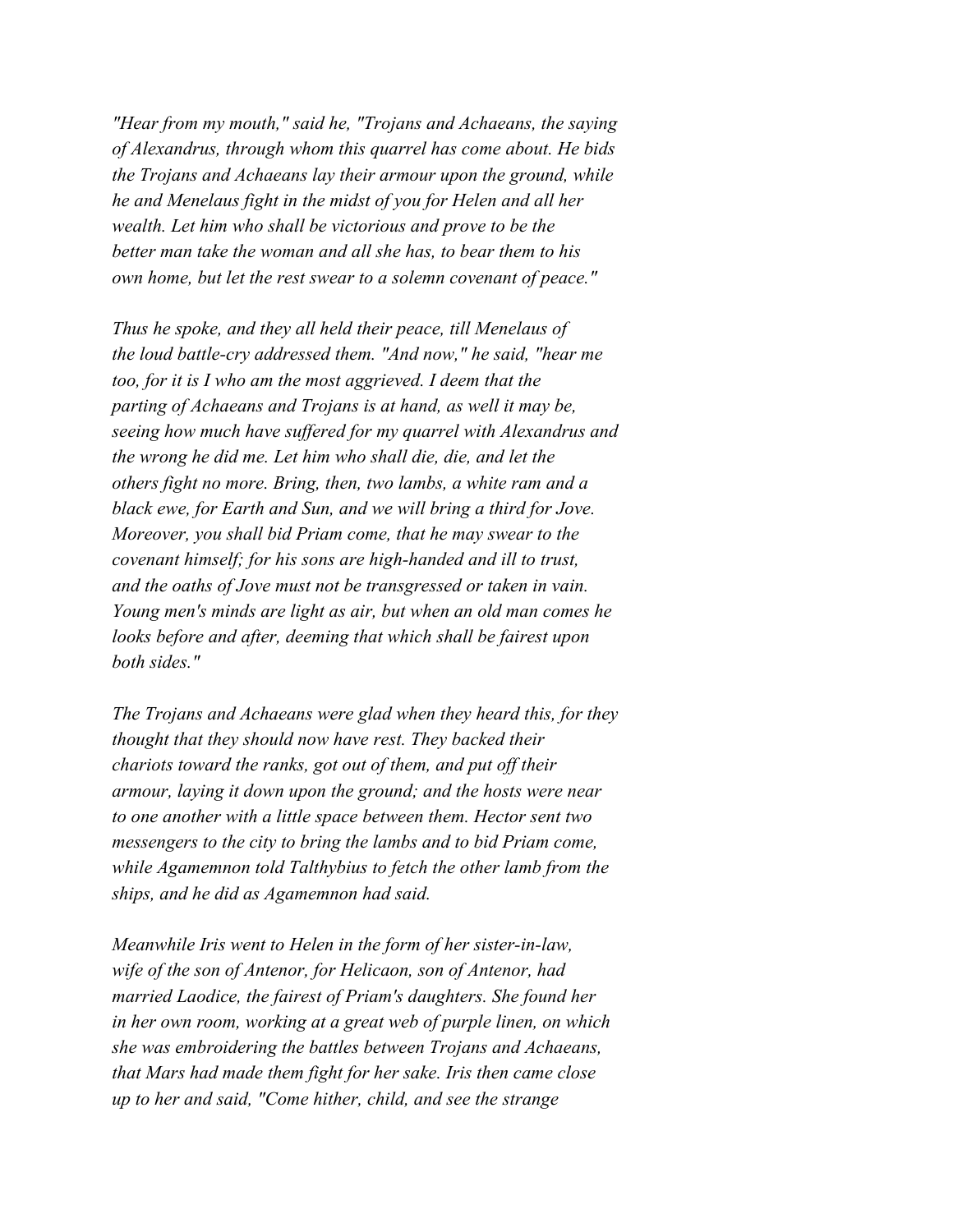*doings of the Trojans and Achaeans. Till now they have been warring upon the plain, mad with lust of battle, but now they have left off fighting, and are leaning upon their shields, sitting still with their spears planted beside them. Alexandrus and Menelaus are going to fight about yourself, and you are to be the wife of him who is the victor."*

*Thus spoke the goddess, and Helen's heart yearned after her former husband, her city, and her parents. She threw a white mantle over her head, and hurried from her room, weeping as she went, not alone, but attended by two of her handmaids, Aethrae, daughter of Pittheus, and Clymene. And straightway they were at the Scaean gates.*

*The two sages, Ucalegon and Antenor, elders of the people, were seated by the Scaean gates, with Priam, Panthous, Thymoetes, Lampus, Clytius, and Hiketaon of the race of Mars. These were too old to fight, but they were fluent orators, and sat on the tower like cicales that chirrup delicately from the boughs of some high tree in a wood. When they saw Helen coming towards the tower, they said softly to one another, "Small wonder that Trojans and Achaeans should endure so much and so long, for the sake of a woman so marvellously and divinely lovely. Still, fair though she be, let them take her and go, or she will breed sorrow for us and for our children after us."*

*But Priam bade her draw nigh. "My child," said he, "take your seat in front of me that you may see your former husband, your kinsmen and your friends. I lay no blame upon you, it is the gods, not you who are to blame. It is they that have brought about this terrible war with the Achaeans. Tell me, then, who is yonder huge hero so great and goodly? I have seen men taller by a head, but none so comely and so royal. Surely he must be a king."*

*"Sir," answered Helen, "father of my husband, dear and reverend in my eyes, would that I had chosen death rather than to have come here with your son, far from my bridal chamber, my friends, my darling daughter, and all the companions of my girlhood. But it was not to be, and my lot is one of tears and sorrow. As for*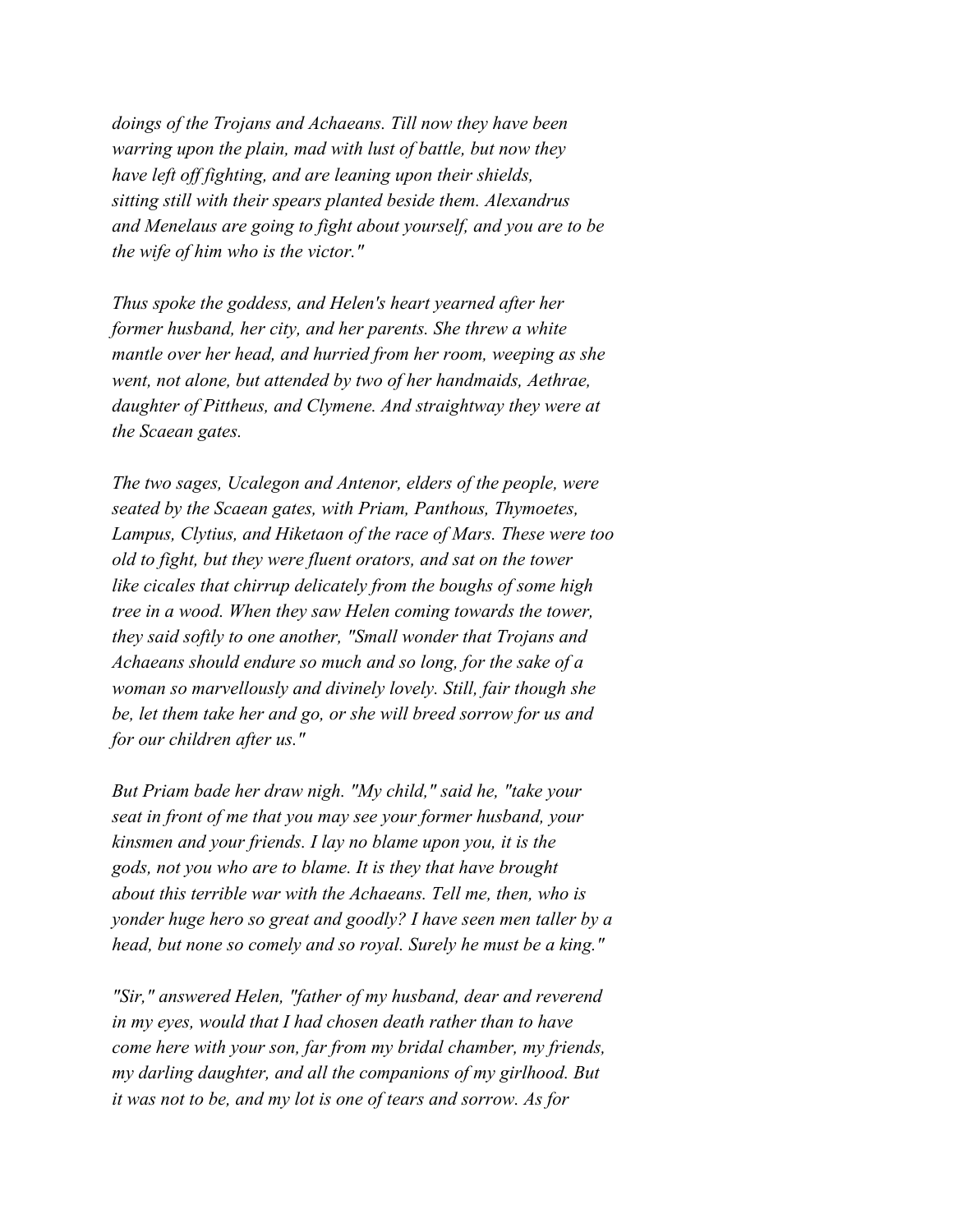*your question, the hero of whom you ask is Agamemnon, son of Atreus, a good king and a brave soldier, brother-in-law as surely as that he lives, to my abhorred and miserable self."*

*The old man marvelled at him and said, "Happy son of Atreus, child of good fortune. I see that the Achaeans are subject to you in great multitudes. When I was in Phrygia I saw much horsemen, the people of Otreus and of Mygdon, who were camping upon the banks of the river Sangarius; I was their ally, and with them when the Amazons, peers of men, came up against them, but even they were not so many as the Achaeans."*

*The old man next looked upon Ulysses; "Tell me," he said, "who is that other, shorter by a head than Agamemnon, but broader across the chest and shoulders? His armour is laid upon the ground, and he stalks in front of the ranks as it were some great woolly ram ordering his ewes."*

*And Helen answered, "He is Ulysses, a man of great craft, son of Laertes. He was born in rugged Ithaca, and excels in all manner of stratagems and subtle cunning."*

*On this Antenor said, "Madam, you have spoken truly. Ulysses once came here as envoy about yourself, and Menelaus with him. I received them in my own house, and therefore know both of them by sight and conversation. When they stood up in presence of the assembled Trojans, Menelaus was the broader shouldered, but when both were seated Ulysses had the more royal presence. After a time they delivered their message, and the speech of Menelaus ran trippingly on the tongue; he did not say much, for he was a man of few words, but he spoke very clearly and to the point, though he was the younger man of the two; Ulysses, on the other hand, when he rose to speak, was at first silent and kept his eyes fixed upon the ground. There was no play nor graceful movement of his sceptre; he kept it straight and stiff like a man unpractised in oratory--one might have taken him for a mere churl or simpleton; but when he raised his voice, and the words came driving from his deep chest like winter snow before the wind, then there was none to touch him, and no man thought further of*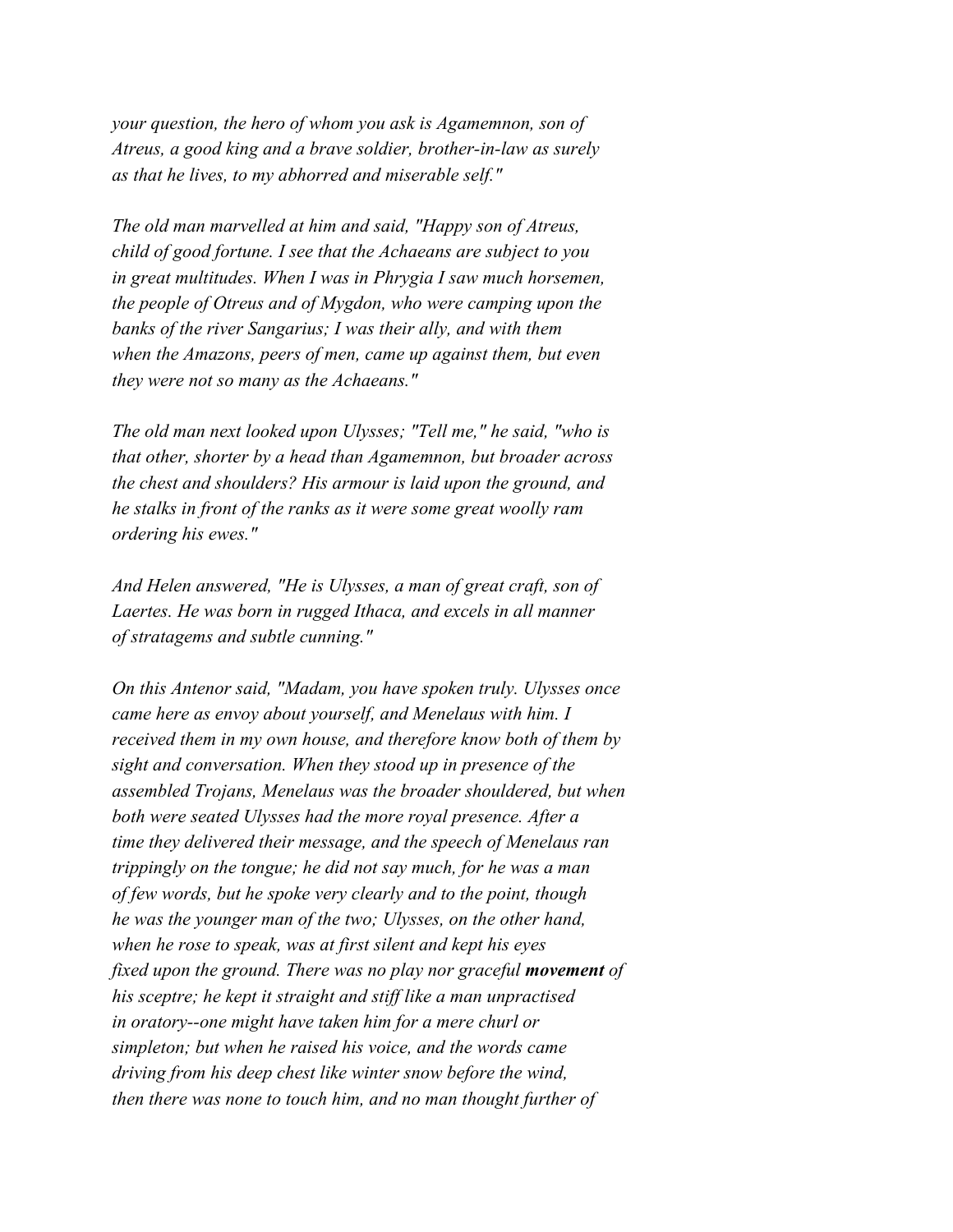## *what he looked like."*

*Priam then caught sight of Ajax and asked, "Who is that great and goodly warrior whose head and broad shoulders tower above the rest of the Argives?"*

*"That," answered Helen, "is huge Ajax, bulwark of the Achaeans, and on the other side of him, among the Cretans, stands Idomeneus looking like a god, and with the captains of the Cretans round him. Often did Menelaus receive him as a guest in our house when he came visiting us from Crete. I see, moreover, many other Achaeans whose names I could tell you, but there are two whom I can nowhere find, Castor, breaker of horses, and Pollux the mighty boxer; they are children of my mother, and own brothers to myself. Either they have not left Lacedaemon, or else, though they have brought their ships, they will not show themselves in battle for the shame and disgrace that I have brought upon them."*

*She knew not that both these heroes were already lying under the earth in their own land of Lacedaemon.*

*Meanwhile the heralds were bringing the holy oath-offerings through the city--two lambs and a goatskin of wine, the gift of earth; and Idaeus brought the mixing bowl and the cups of gold. He went up to Priam and said, "Son of Laomedon, the princes of the Trojans and Achaeans bid you come down on to the plain and swear to a solemn covenant. Alexandrus and Menelaus are to fight for Helen in single combat, that she and all her wealth may go with him who is the victor. We are to swear to a solemn covenant of peace whereby we others shall dwell here in Troy, while the Achaeans return to Argos and the land of the Achaeans."*

*The old man trembled as he heard, but bade his followers yoke the horses, and they made all haste to do so. He mounted the chariot, gathered the reins in his hand, and Antenor took his seat beside him; they then drove through the Scaean gates on to the plain. When they reached the ranks of the Trojans and Achaeans they left the chariot, and with measured pace advanced into the space between the hosts.*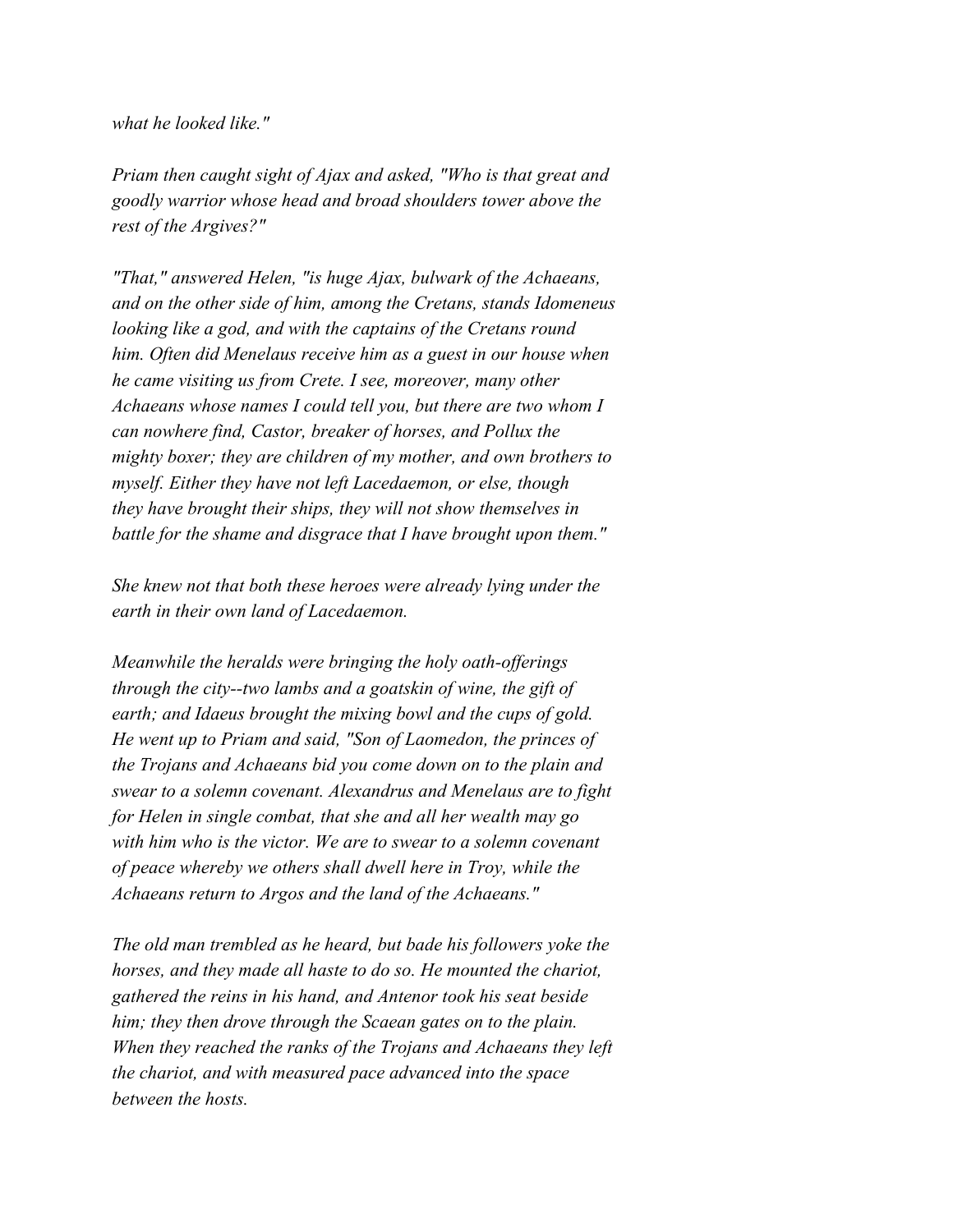*Agamemnon and Ulysses both rose to meet them. The attendants brought on the oath-offerings and mixed the wine in the mixing-bowls; they poured water over the hands of the chieftains, and the son of Atreus drew the dagger that hung by his sword, and cut wool from the lambs' heads; this the men-servants gave about among the Trojan and Achaean princes, and the son of Atreus lifted up his hands in prayer. "Father Jove," he cried, "that rulest in Ida, most glorious in power, and thou oh Sun, that seest and givest ear to all things, Earth and Rivers, and ye who in the realms below chastise the soul of him that has broken his oath, witness these rites and guard them, that they be not vain. If Alexandrus kills Menelaus, let him keep Helen and all her wealth, while we sail home with our ships; but if Menelaus kills Alexandrus, let the Trojans give back Helen and all that she has; let them moreover pay such fine to the Achaeans as shall be agreed upon, in testimony among those that shall be born hereafter. And if Priam and his sons refuse such fine when Alexandrus has fallen, then will I stay here and fight on till I have got satisfaction."*

*As he spoke he drew his knife across the throats of the victims, and laid them down gasping and dying upon the ground, for the knife had reft them of their strength. Then they poured wine from the mixing-bowl into the cups, and prayed to the everlasting gods, saying, Trojans and Achaeans among one another, "Jove, most great and glorious, and ye other everlasting gods, grant that the brains of them who shall first sin against their oaths--of them and their children--may be shed upon the ground even as this wine, and let their wives become the slaves of strangers."*

*Thus they prayed, but not as yet would Jove grant them their prayer. Then Priam, descendant of Dardanus, spoke, saying, "Hear me, Trojans and Achaeans, I will now go back to the wind-beaten city of Ilius: I dare not with my own eyes witness this fight between my son and Menelaus, for Jove and the other immortals alone know which shall fall."*

*On this he laid the two lambs on his chariot and took his seat.*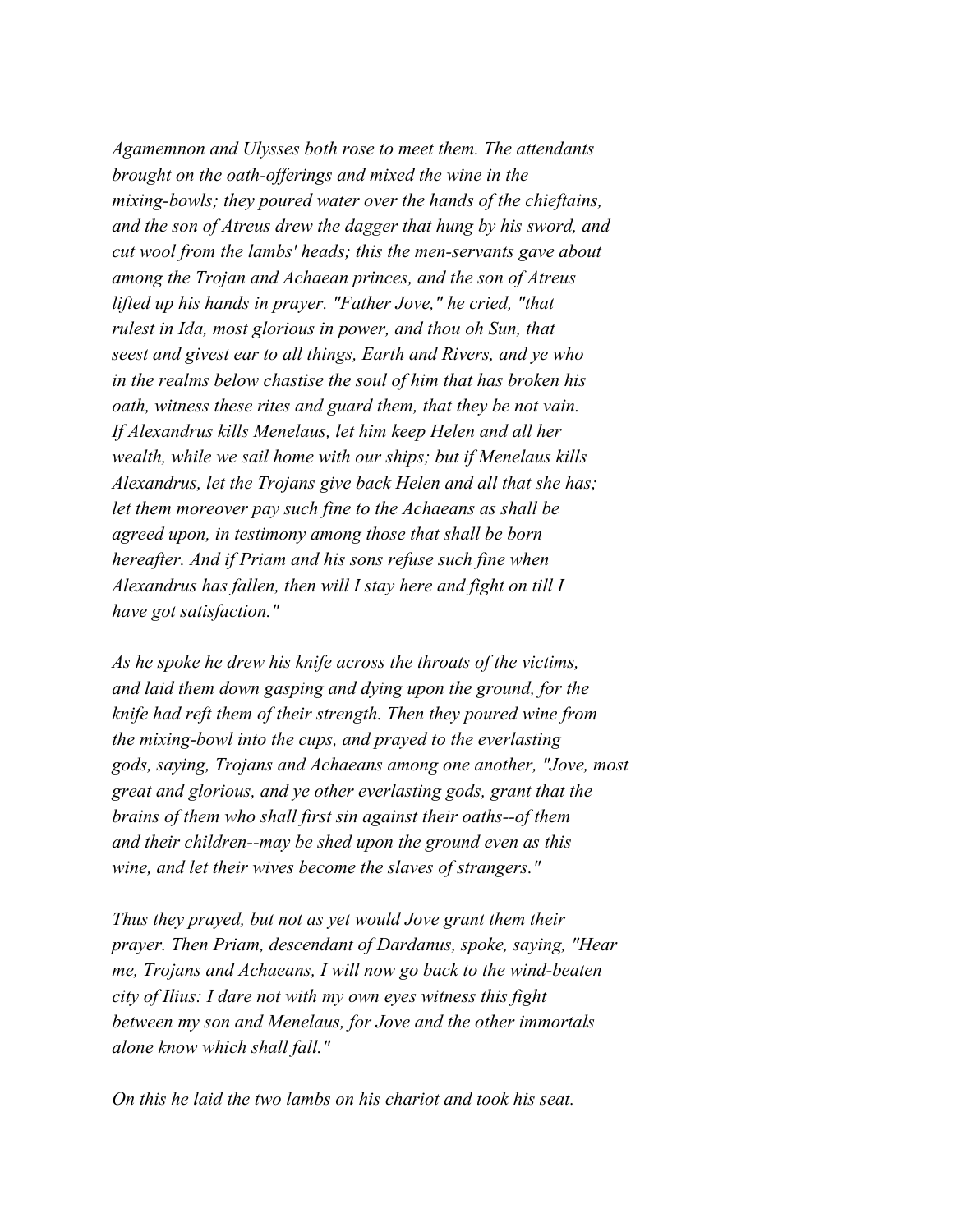*He gathered the reins in his hand, and Antenor sat beside him; the two then went back to Ilius. Hector and Ulysses measured the ground, and cast lots from a helmet of bronze to see which should take aim first. Meanwhile the two hosts lifted up their hands and prayed saying, "Father Jove, that rulest from Ida, most glorious in power, grant that he who first brought about this war between us may die, and enter the house of Hades, while we others remain at peace and abide by our oaths."*

*Great Hector now turned his head aside while he shook the helmet, and the lot of Paris flew out first. The others took their several stations, each by his horses and the place where his arms were lying, while Alexandrus, husband of lovely Helen, put on his goodly armour. First he greaved his legs with greaves of good make and fitted with ancle-clasps of silver; after this he donned the cuirass of his brother Lycaon, and fitted it to his own body; he hung his silver-studded sword of bronze about his shoulders, and then his mighty shield. On his comely head he set his helmet, well-wrought, with a crest of horse-hair that nodded menacingly above it, and he grasped a redoubtable spear that suited his hands. In like fashion Menelaus also put on his armour.*

*When they had thus armed, each amid his own people, they strode fierce of aspect into the open space, and both Trojans and Achaeans were struck with awe as they beheld them. They stood near one another on the measured ground, brandishing their spears, and each furious against the other. Alexandrus aimed first, and struck the round shield of the son of Atreus, but the spear did not pierce it, for the shield turned its point. Menelaus next took aim, praying to Father Jove as he did so. "King Jove," he said, "grant me revenge on Alexandrus who has wronged me; subdue him under my hand that in ages yet to come a man may shrink from doing ill deeds in the house of his host."*

*He poised his spear as he spoke, and hurled it at the shield of Alexandrus. Through shield and cuirass it went, and tore the shirt by his flank, but Alexandrus swerved aside, and thus saved his life. Then the son of Atreus drew his sword, and drove at the projecting part of his helmet, but the sword fell shivered in*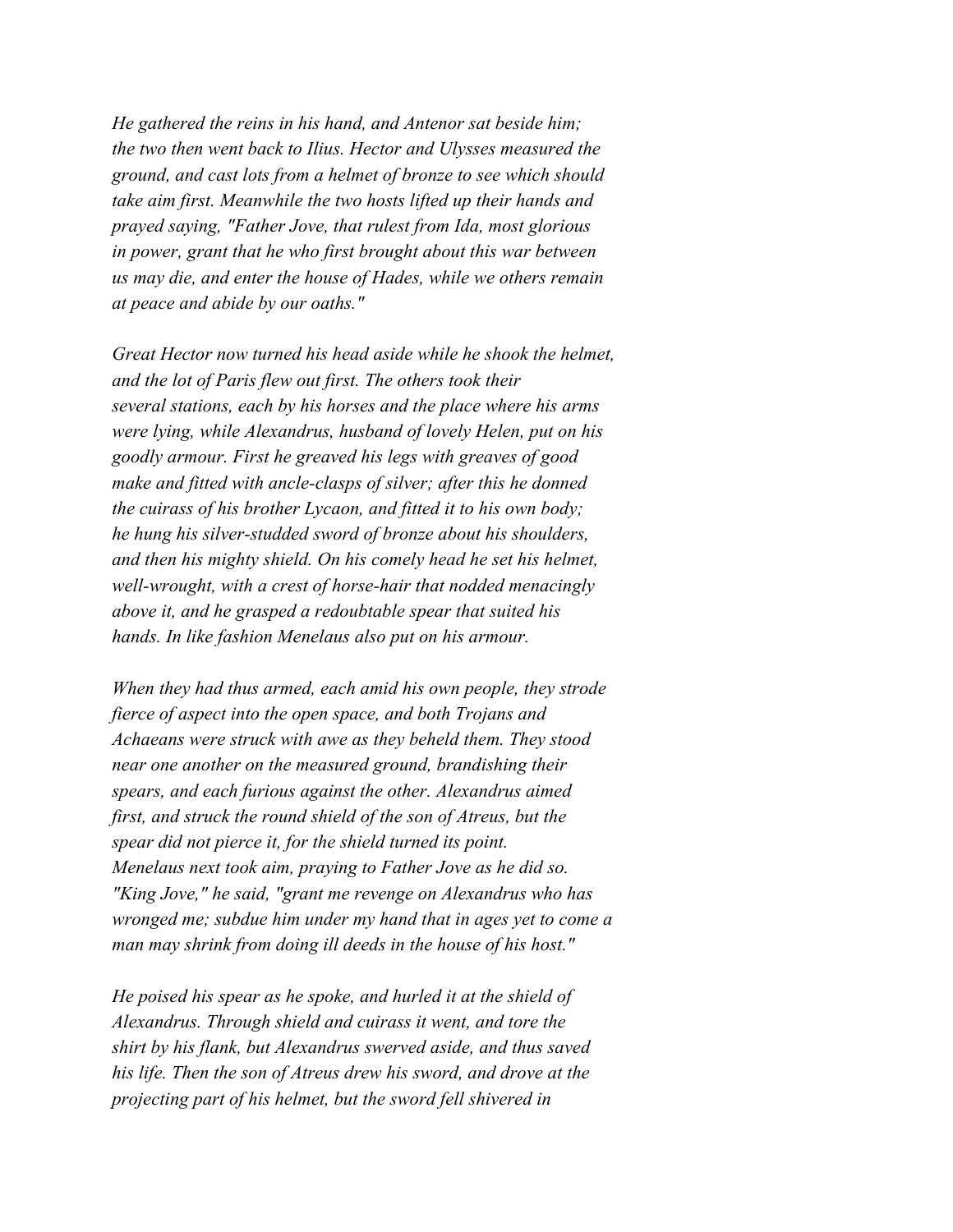*three or four pieces from his hand, and he cried, looking towards Heaven, "Father Jove, of all gods thou art the most despiteful; I made sure of my revenge, but the sword has broken in my hand, my spear has been hurled in vain, and I have not killed him."*

*With this he flew at Alexandrus, caught him by the horsehair plume of his helmet, and began dragging him towards the Achaeans. The strap of the helmet that went under his chin was choking him, and Menelaus would have dragged him off to his own great glory had not Jove's daughter Venus been quick to mark and to break the strap of oxhide, so that the empty helmet came away in his hand. This he flung to his comrades among the Achaeans, and was again springing upon Alexandrus to run him through with a spear, but Venus snatched him up in a moment (as a god can do), hid him under a cloud of darkness, and conveyed him to his own bedchamber.*

*Then she went to call Helen, and found her on a high tower with the Trojan women crowding round her. She took the form of an old woman who used to dress wool for her when she was still in Lacedaemon, and of whom she was very fond. Thus disguised she plucked her by perfumed robe and said, "Come hither; Alexandrus says you are to go to the house; he is on his bed in his own room, radiant with beauty and dressed in gorgeous apparel. No one would think he had just come from fighting, but rather that he was going to a dance, or had done dancing and was sitting down."*

*With these words she moved the heart of Helen to anger. When she marked the beautiful neck of the goddess, her lovely bosom, and sparkling eyes, she marvelled at her and said, "Goddess, why do you thus beguile me? Are you going to send me afield still further to some man whom you have taken up in Phrygia or fair Meonia? Menelaus has just vanquished Alexandrus, and is to take my hateful self back with him. You are come here to betray me. Go sit with Alexandrus yourself; henceforth be goddess no longer; never let your feet carry you back to Olympus; worry about him and look after him till he make you his wife, or, for the matter of that, his slave--but me? I shall not go; I can garnish his bed no longer; I should be a by-word among all the women of Troy.*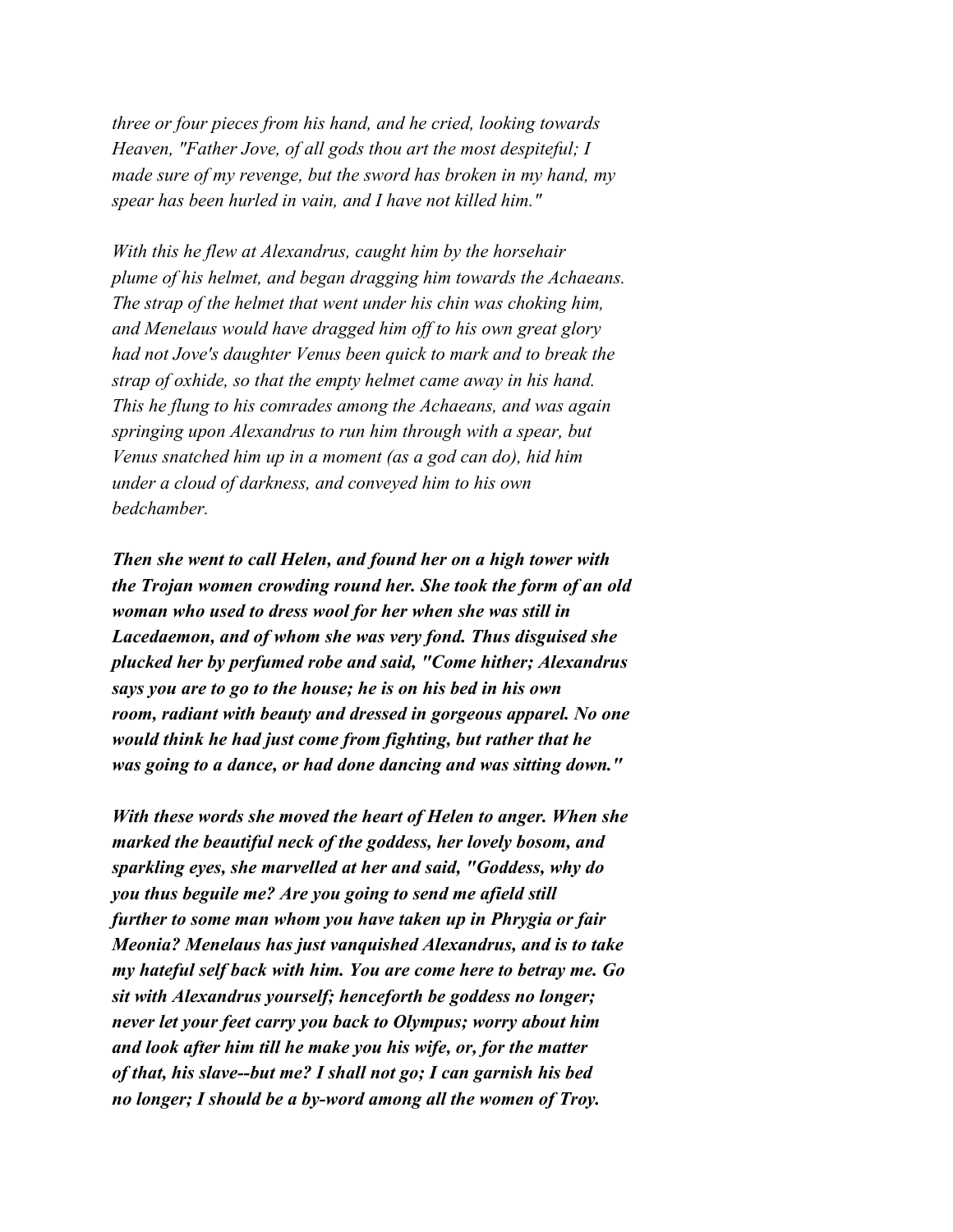## *Besides, I have trouble on my mind."*

*Venus was very angry, and said, "Bold hussy, do not provoke me; if you do, I shall leave you to your fate and hate you as much as I have loved you. I will stir up fierce hatred between Trojans and Achaeans, and you shall come to a bad end."*

*At this Helen was frightened. She wrapped her mantle about her and went in silence, following the goddess and unnoticed by the Trojan women.*

*When they came to the house of Alexandrus the maid-servants set about their work, but Helen went into her own room, and the laughter-loving goddess took a seat and set it for her facing Alexandrus. On this Helen, daughter of aegis-bearing Jove, sat down, and with eyes askance began to upbraid her husband.*

*"So you are come from the fight," said she; "would that you had fallen rather by the hand of that brave man who was my husband. You used to brag that you were a better man with hands and spear than Menelaus. Go, then, and challenge him again--but I should advise you not to do so, for if you are foolish enough to meet him in single combat, you will soon fall by his spear."*

*And Paris answered, "Wife, do not vex me with your reproaches. This time, with the help of Minerva, Menelaus has vanquished me; another time I may myself be victor, for I too have gods that will stand by me. Come, let us lie down together and make friends. Never yet was I so passionately enamoured of you as at this moment--not even when I first carried you off from Lacedaemon and sailed away with you--not even when I had converse with you upon the couch of love in the island of Cranae was I so enthralled by desire of you as now." On this he led her towards the bed, and his wife went with him.*

*Thus they laid themselves on the bed together; but the son of Atreus strode among the throng, looking everywhere for Alexandrus, and no man, neither of the Trojans nor of the allies, could find him. If they had seen him they were in no mind to hide*